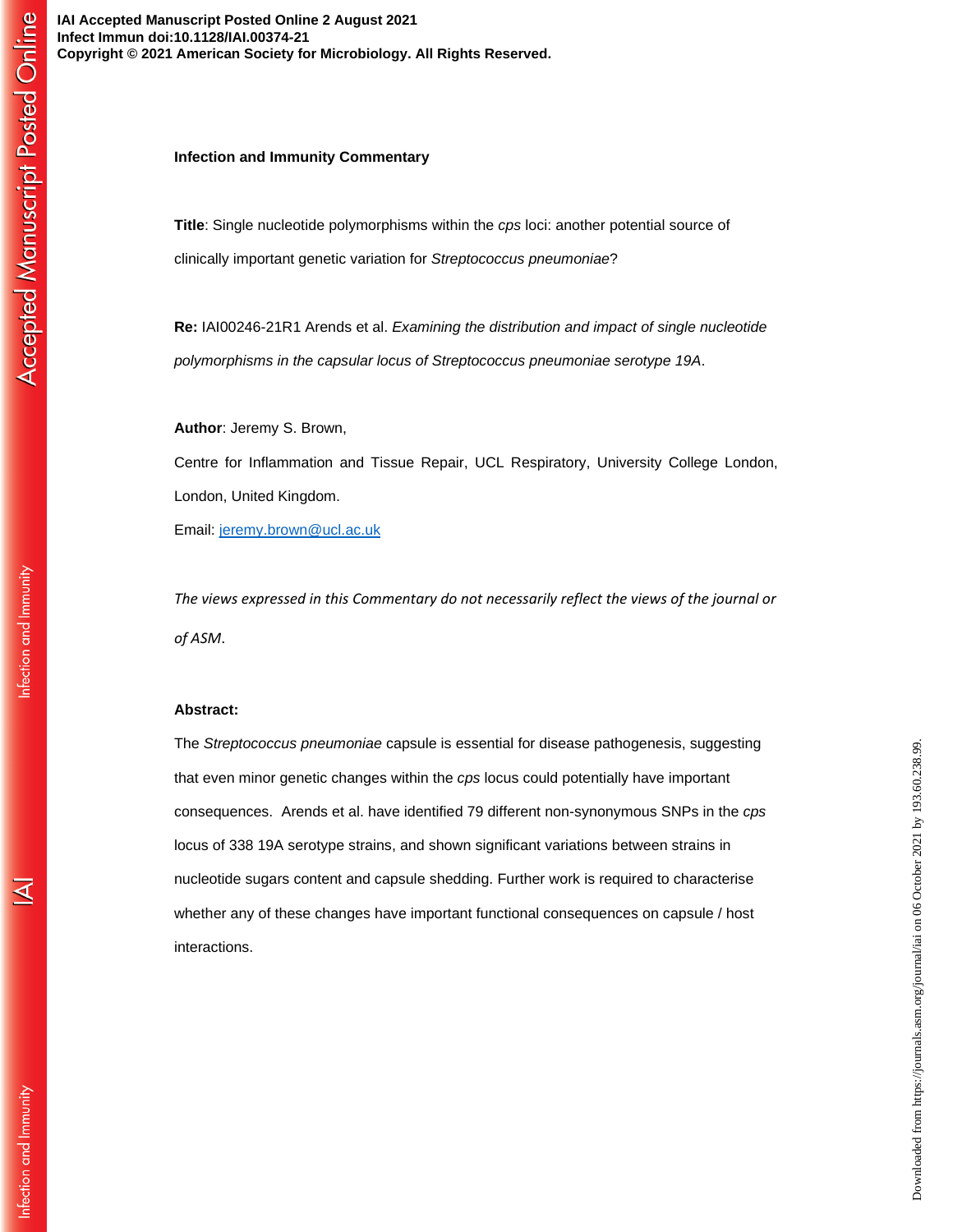## **Commentary:**

The virulence of the Gram positive *Streptococcus pneumoniae* pathogen is critically dependent on its polysaccharide capsule. The capsule assists initial colonisation of the nasopharynx by preventing *S. pneumoniae* being entrapped by mucus (1), and is essential for invasive infection as it inhibits both innate and adaptive immune clearance by inhibiting bacterial opsonisation with complement and antibody (2). The *S. pneumoniae* capsule consists of repeating units of oligosaccharides linked to the bacterial cell wall, and the considerable variation in the monosaccharides, their order and type of chemical bonds within the repeating unit, and the presence or absence of side chains results in multiple chemical structures which are antigenically distinct. Around 100 *S. pneumoniae* capsular serotypes have been described, and this biochemical and antigen diversity has major implications for disease. Some capsular serotypes are much more likely to cause invasive disease (eg serotypes 4, 7F, and 14), and an invasive phenotype correlates closely with resistance to complement-mediated neutrophil phagocytosis (3,4,5). Other capsular serotypes (eg 6A, 23F, and 19F) are much less invasive and are more sensitive to complement-mediated immunity, but tend to have longer duration of colonization (3). For most serotypes the genes necessary for capsule synthesis are contained within a single *cps* locus consisting of between 10 to 20 genes. As a consequence *S. pneumoniae* strains can change capsular serotype by replacing their existing *cps* locus by recombination with DNA from another *S. pneumoniae* serotype (6), which could have large effects on resistance to opsonophagocytosis. In addition, relatively minor genetic changes can alter the capsule chemical structure enough to change serotype and have alter sensitivity to complement (7). The importance of the capsule for *S. pneumoniae* biology has been further emphasized by the widespread use of vaccination of both children and adults using capsular polysaccharide as the target antigen. Vaccination of children largely eradicates the vaccine serotypes as nasopharyngeal commensals, resulting in major changes in *S. pneumoniae* ecology due to compensatory expansion in the prevalence of non-vaccine serotypes.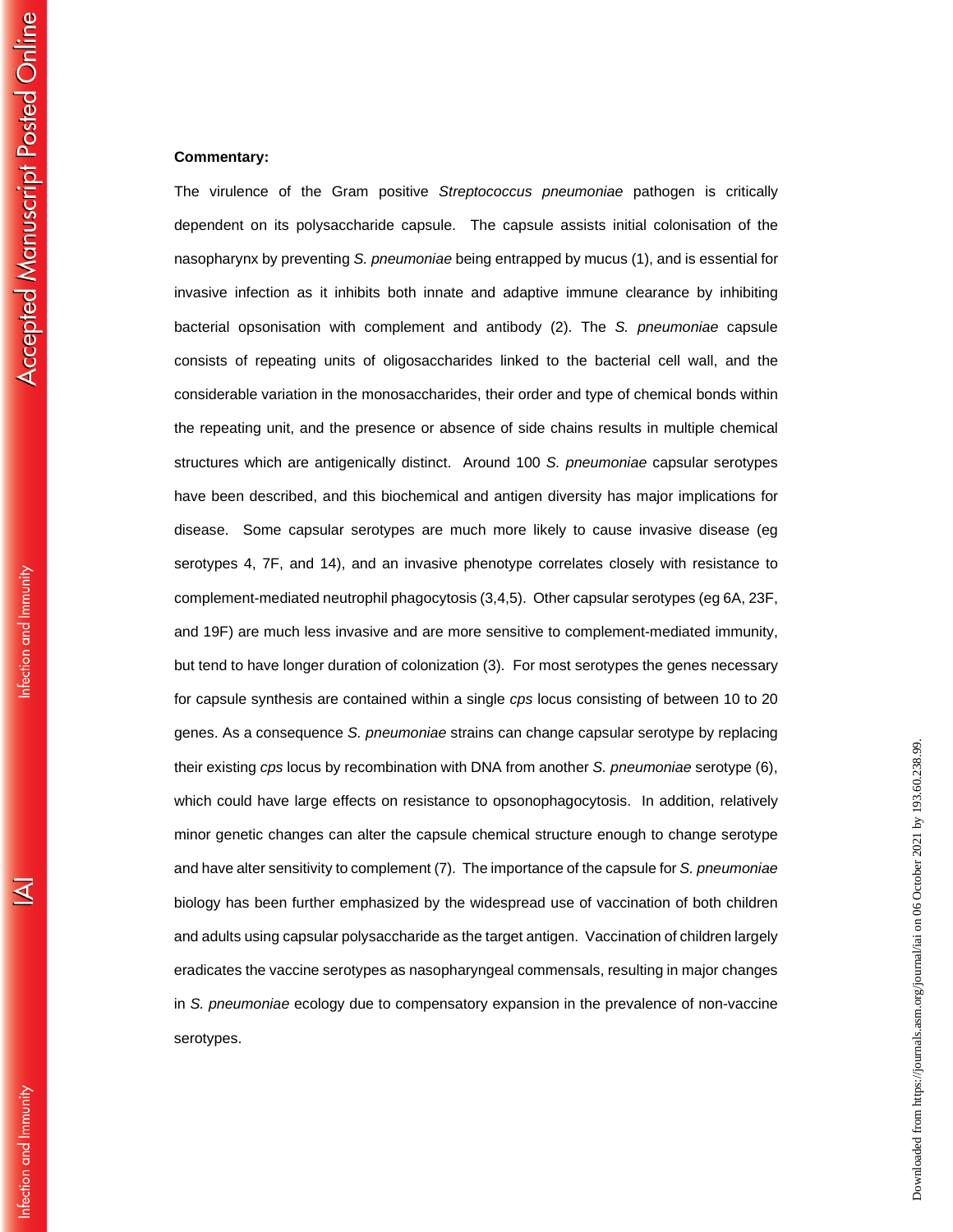As well as the profound effects of capsular serotype on *S. pneumoniae* biology and interactions with the host, there are additional effects of the capsule that are independent of its chemical structure and serotype. The best described is phase variation, with opaque phase *S. pneumoniae* having a relatively thick capsule layer and an invasive phenotype whereas transparent phase *S. pneumoniae* have thinner capsule layers and are associated with colonisation and biofilm formation (8,9). In addition, sensitivity to complement mediated phagocytosis varies between *S. pneumoniae* strains expressing the same capsular serotypes (10). More recently, genetic and biochemical data have demonstrated that other commensal streptococci (mainly *Streptococcus mitis*, *S. pneumoniae*'s closest genetic relative) carry *cps* loci very similar to some *S. pneumoniae cps* loci and express serologically identical capsules (11). However, the thickness and functional effects of *S. mitis* capsules can differ compared to the same serotype expressed by *S. pneumoniae*, generally resulting in weaker protection against host innate immunity (12). These data demonstrate that serotype-independent factors can influence phenotypes associated with capsule expression, and raises the question whether genetic variation between *cps* loci of *S. pneumoniae* strains expressing the same capsular serotype can have functional consequences that are important for disease. For example, can minor genetic change in the *cps* locus alter capsule width or cause subtle changes in the capsule's biochemical structure that alter the physical properties and thereby affect interactions with the host?

The paper by Arends et al (13) starts to address this question. The authors present data on genetic variation within the *cps* loci for 338 serotype 19A strains, a serotype which increased in prevalence as a cause of invasive disease after the introduction of routine vaccination of children with Prevnar targeting seven other serotypes. The authors identify a considerable amount of genetic variation in the *cps* locus between these serotype 19A strains. This genetic variation divides the 19A strains into 8 subtypes based on a PCR method for assessing *cps* subtypes. However, the number of 19A subtypes increases substantially to 100 when *cps* loci genome data were used to divide strains into multilocus sequence types (termed cpsMLST).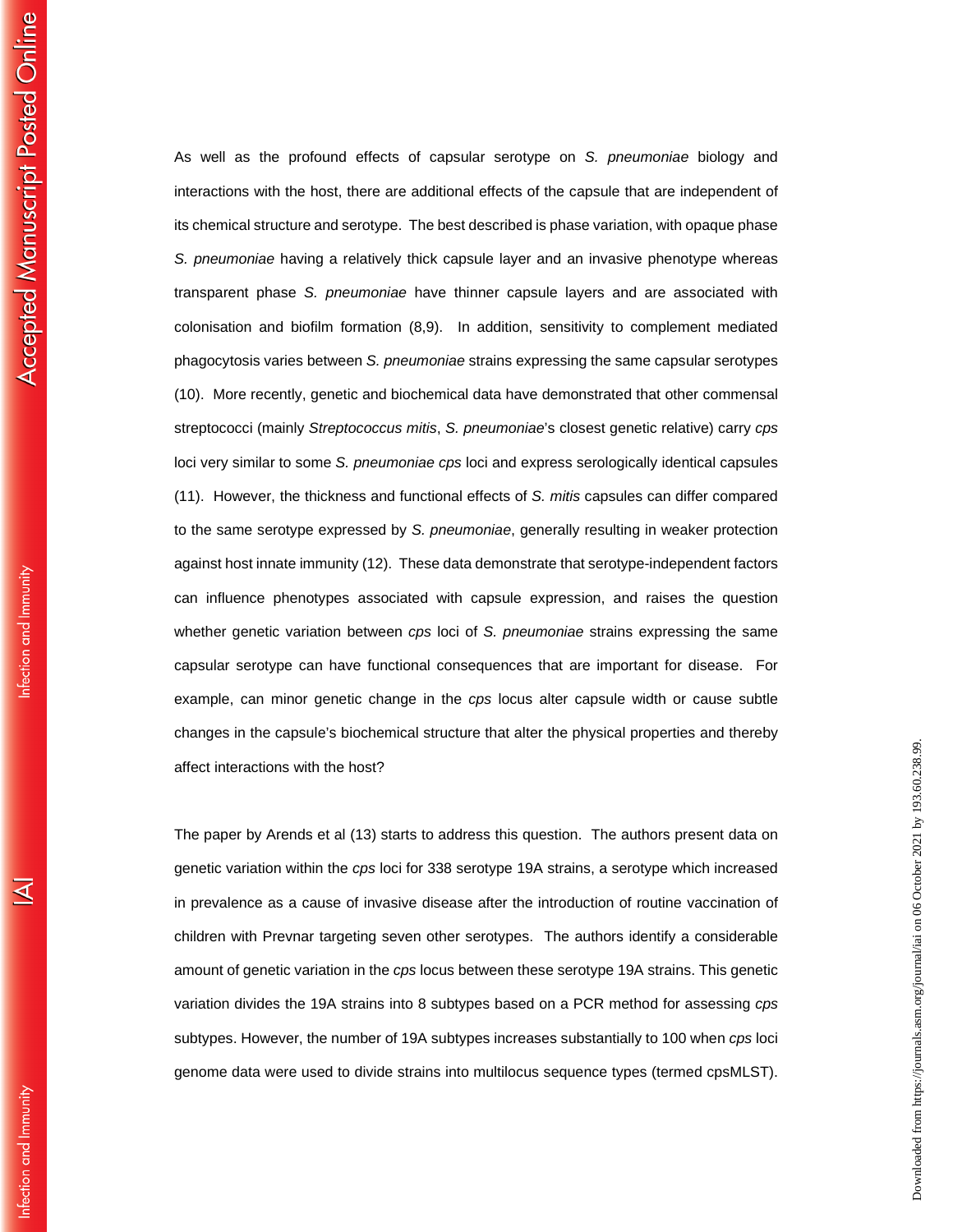In total they identified 79 different non-synonymous SNPs, mainly concentrated in three genes: *rmlB* and *rmlD*, both required for synthesis of rhamnose which is one of the three monosaccharides present in the 19A capsule repeating unit; and *wzg* which has a poorly understood function but is involved in capsule expression and perhaps shedding. The SNPs resulted in 22 different RmlB, RmlD or Wzg proteins in total, and similar *rml* gene polymorphisms tended to the cluster within each 19A subtype. Furthermore, the cpsMLST phylogenetic tree divided strains containing the SNPs into two groups consisting of SNPs1‐ 29, 49 and SNPs30‐48. Additional genetic changes in the *cps* locus identified by Arends et al include two subtypes of the *cps* locus promoter. The concentration of mutations in three out of 16 genes within the 19A *cps* locus is interesting, and could suggest potential evolutionary advantages for mutations in these genes. However, it could also reflect the opposite effect with a lack of functional effects allowing these genes to tolerate mutations more readily compared to other *cps* loci genes.

Does this genetic variation within the 19A *cps* locus have any functional consequences and therefore could be biologically important, or do the SNPs have little consequence for *S. pneumoniae* biology? The answer to this question remains unclear. The genome data indicates some clustering of the mutations to specific sites, but for *rmlB* and *rmlD* the amino acid changes were predicted to affect sites in the protein that are less likely to affect function directly. To answer whether the genetic changes affect the capsule function requires comparing suitable phenotypes between the 19A strains showing genetic differences in their *cps* loci. The authors evaluated two phenotypes that could be affected by these mutations. One was capsule shedding, which has been linked to the function of Wzg. However, capsule shedding varied markedly between strains but did not correlate with any specific *wzg* SNPs. Arends et al. also used mass spectrometry to measure levels of nucleotide sugars in the bacterial cell (13). Mass spectrometry demonstrated marked variations in the total sugar content and relative ratios of different monosaccharides between strains. This is an important observation but does require confirmation of the reproducibility of the differences between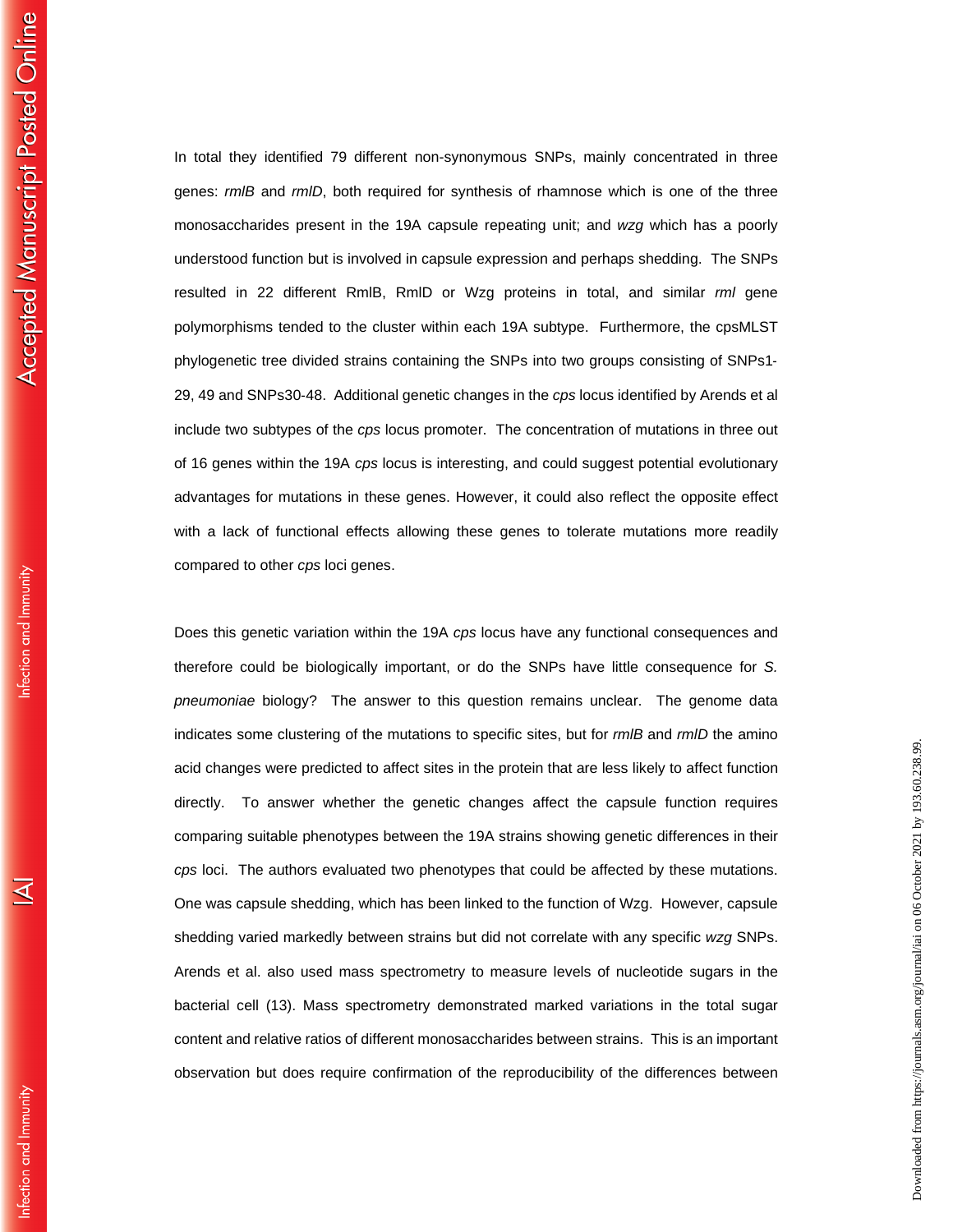Infection and Immunity

ব

strains over time and different culture conditions. The monosaccharides affected included those utilised in the 19A capsule such as rhamnose, and this provides a potentially link to the SNPs affecting *rmalB* and *rmalD*. However, the differences between strains in specific nucleotide sugars did not correlate to specific SNPs, although the SNPs1‐29, 49 subgroup had higher levels overall of multiple monosaccharides compared to the SNPs30‐48 subgroup. As the supply of substrates is thought to affect capsule quantity **(**14**),** this observation may have functional relevance that needs further investigation.

The most obvious question about the biological relevance of the SNPs that needs to be answered is do they affect the width of the capsule layer? This was not addressed by the authors as it is in fact not straight forward to measure differences in capsule width between strains, especially when investigating a large number of strains. The commonest way of measuring capsule width uses fluorescein isothiocyanate (FITC)‐dextran exclusion and conventional microscopy, but this methodology lacks the sensitivity needed to identify subtle changes in capsule size (15). Perhaps the most sensitive technique is electron microscopy using capsule sparing preparation techniques, but this is a low throughput technique that can only be applied to a limited number of strains (12). Atomic force microscopy has recently been used to directly assess the physical properties of the capsule, and has the potential to identify subtle differences between strains (12). However, this technique is highly time consuming and even more low throughput than electron microscopy. Both electron and atomic force microscopy could only be used to compare a handful of strains after prior down selection by higher throughput methods. Higher throughput methods suitable for assessing smaller differences in capsule quantity between multiple strains include ELISA or flow cytometry using anti-capsular antibody (12,16). Alternatively, flow cytometry assays can rapidly compare complement resistance or antibody binding to subcapsular protein antigens for dozens of strains and therefore identify important phenotypes that vary with capsule thickness or chemical composition (4,5,10). These assays give an indirect indication of changes in capsule width. When preparing *S. pneumoniae* for assays measuring capsule content, culture under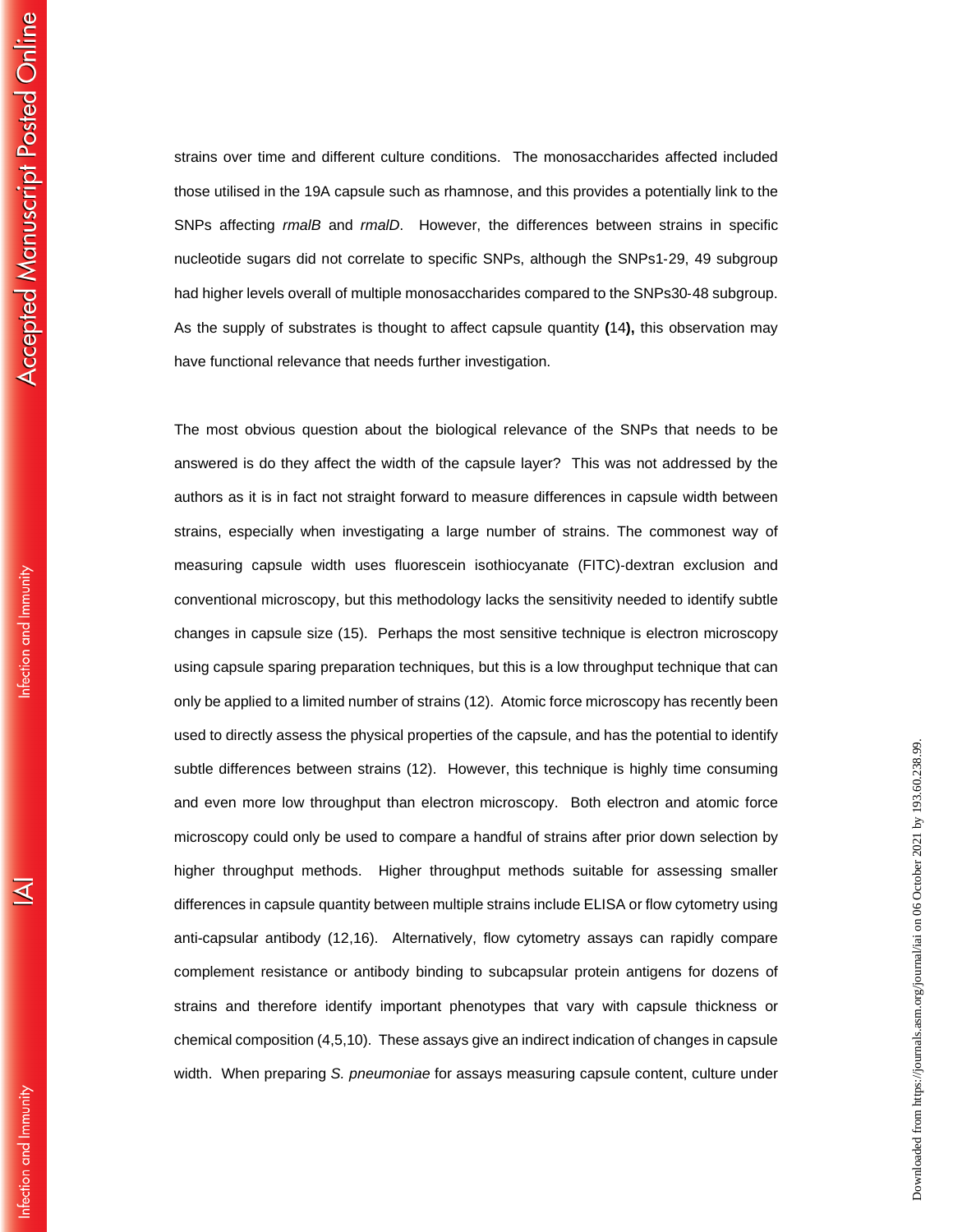Infection and Immunity

ব

stress conditions specifically affecting carbohydrate availability or metabolism could be important as this might accentuate subtle effects of *cps* loci mutations on capsule synthesis. Those strains showing significant differences with the higher throughput assays could then be investigated using electron and/or atomic force microscopy.

Whether any differences in the capsule phenotype translate into effects on virulence can be assessed using competitive infection experiment in mouse models of infection. These are highly sensitive at identifying relatively small effects on virulence, and can assess interactions between bacterial genetic factors and host immune effectors (17). For all phenotype analyses any differences identified between strains will be confounded by genetic variation outside of the *cps* loci. Hence, linking any specific phenotypes directly to genetic change in the *cps* locus will require reconstructing the mutations in another strain and repeating the phenotype analyses. Although SNPs that cause changes in *S. pneumoniae* resistance to immune effectors and in virulence in mice could be biologically important, ultimately this needs to be demonstrated by epidemiology studies showing they associate with differences in colonization or invasive disease in humans. The authors found no association between the 19A SNPs with whether a strain was isolated from the nasopharynx or from invasive infection. However, it is likely only a small number of the SNPs (or combinations of certain SNPs) could have serious functional consequences. To identify these will require longitudinal studies that can identify whether specific serotype subtypes rapidly become dominant in humans compared to other subtypes of the same capsular serotype.

The capsule is vital for virulence and disease caused by multiple pathogens, so do the findings by Arends *et al*. have any broader relevance for non-pneumococcal pathogens? In fact, SNPs have already been shown to affect the quantity of capsule expressed by *Streptococcus agalactiae* (16). Hence, minor genetic changes affecting capsule genes could indeed have important functional consequences for other pathogens. When compared to *S. pneumoniae* most pathogens have very limited variation in the chemical structure of their capsule between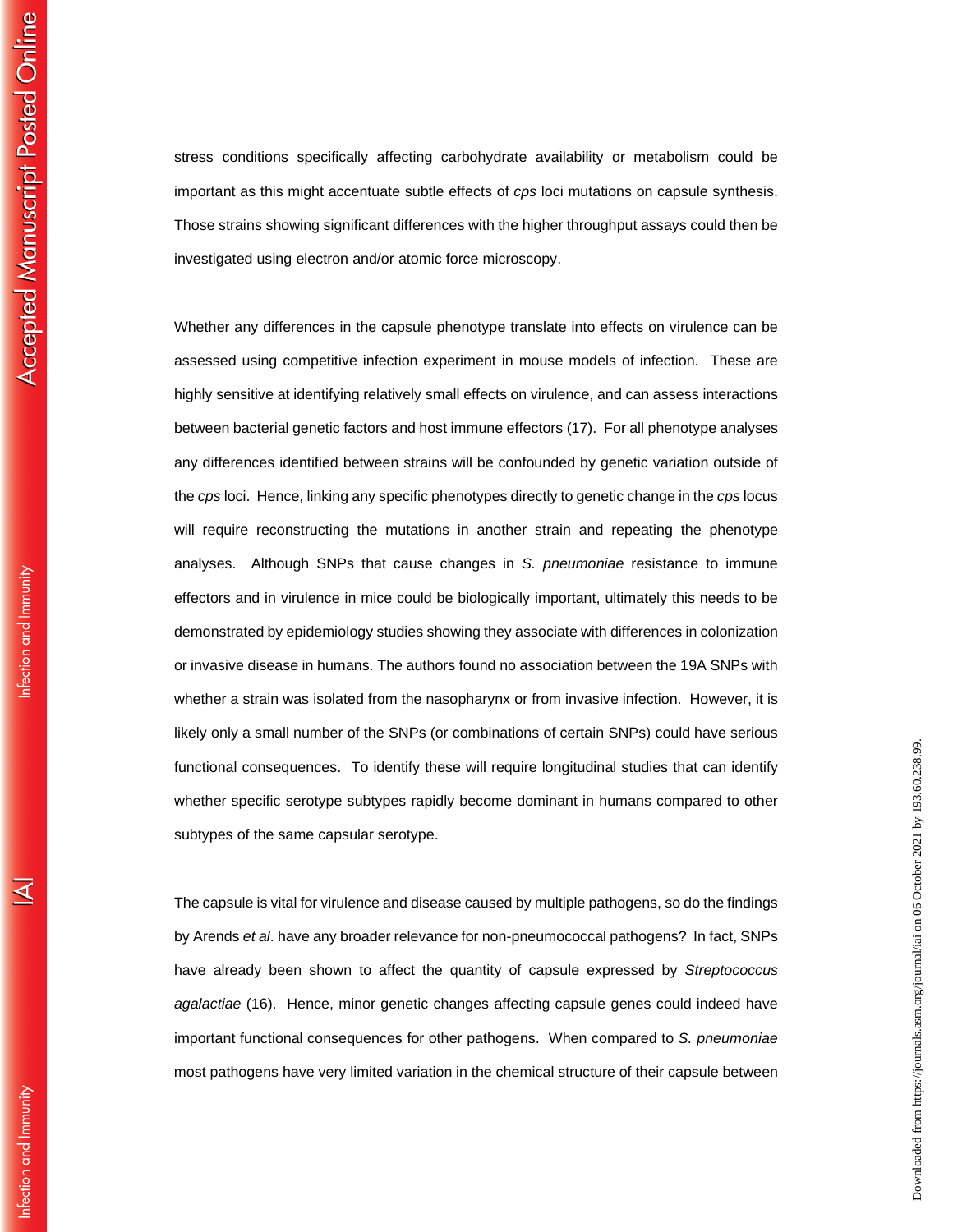nfection and Immunity

⋜

strains and therefore limited numbers of capsular serotypes. This perhaps might make minor genetic variation in capsule genes more important for other pathogens compared to *S. pneumoniae*, as any effects on disease potential will be less obscured by variations in virulence between serotypes.

The description of genetic variation within the *cps* loci of *S. pneumoniae* strains expressing the same capsular serotype by Arends *et al*. potentially adds another layer of complexity to the investigation of the consequences of genetic and epigenetic variation between strains on disease pathogenesis. Further detailed phenotyping of multiple strains will be needed to ascertain whether genetic variation within the *cps* locus does result in significant biological effects independent of capsular serotype.

## **References**

1. Nelson AL, Roche AM, Gould JM, Chim K, Ratner AJ, Weiser JN. 2007. Capsule enhances pneumococcal colonization by limiting mucus-mediated clearance. Infect Immun 75:83-90.

2. Hyams C, Camberlein E, Cohen JM, Bax K, Brown JS. 2010. The *Streptococcus pneumoniae* capsule inhibits complement activity and neutrophil phagocytosis by multiple mechanisms. Infect. Immun. **78**:704-715.

3. Sleeman KL, Griffiths D, Shackley F, Diggle L, Gupta S, Maiden MC, Moxon ER, Crook DW, Peto TE. 2006. Capsular serotype-specific attack rates and duration of carriage of *Streptococcus pneumoniae* in a population of children. J. Infect. Dis. **194**:682-688.

4. Hyams C, Trzcinski K, Camberlein E, Weinberger DM, Chimalapati S, Noursadeghi M, Brown JS. 2013. *Streptococcus pneumoniae* capsular serotype invasiveness correlates with the degree of Factor H binding and opsonization with C3b/iC3b. Infect. Immun. **81**:354-363.

5. Hyams C, Yuste J, Bax K, Camberlein E, Weiser JN, Brown JS. 2010. *Streptococcus pneumoniae* resistance to complement-mediated immunity is dependent on the capsular serotype. Infect. Immun. **78**:716-725.

6. Croucher NJ, Harris SR, Fraser C, Quail MA, Burton J, van der Linden M, McGee L, von Gottberg A, Song JH, Ko KS, Pichon B, Baker S, Parry CM, Lambertsen LM, Shahinas D, Pillai DR, Mitchell TJ, Dougan G, Tomasz A, Klugman KP, Parkhill J, Hanage WP, Bentley SD. 2011. Rapid pneumococcal evolution in response to clinical interventions. Science **331**:430-4.